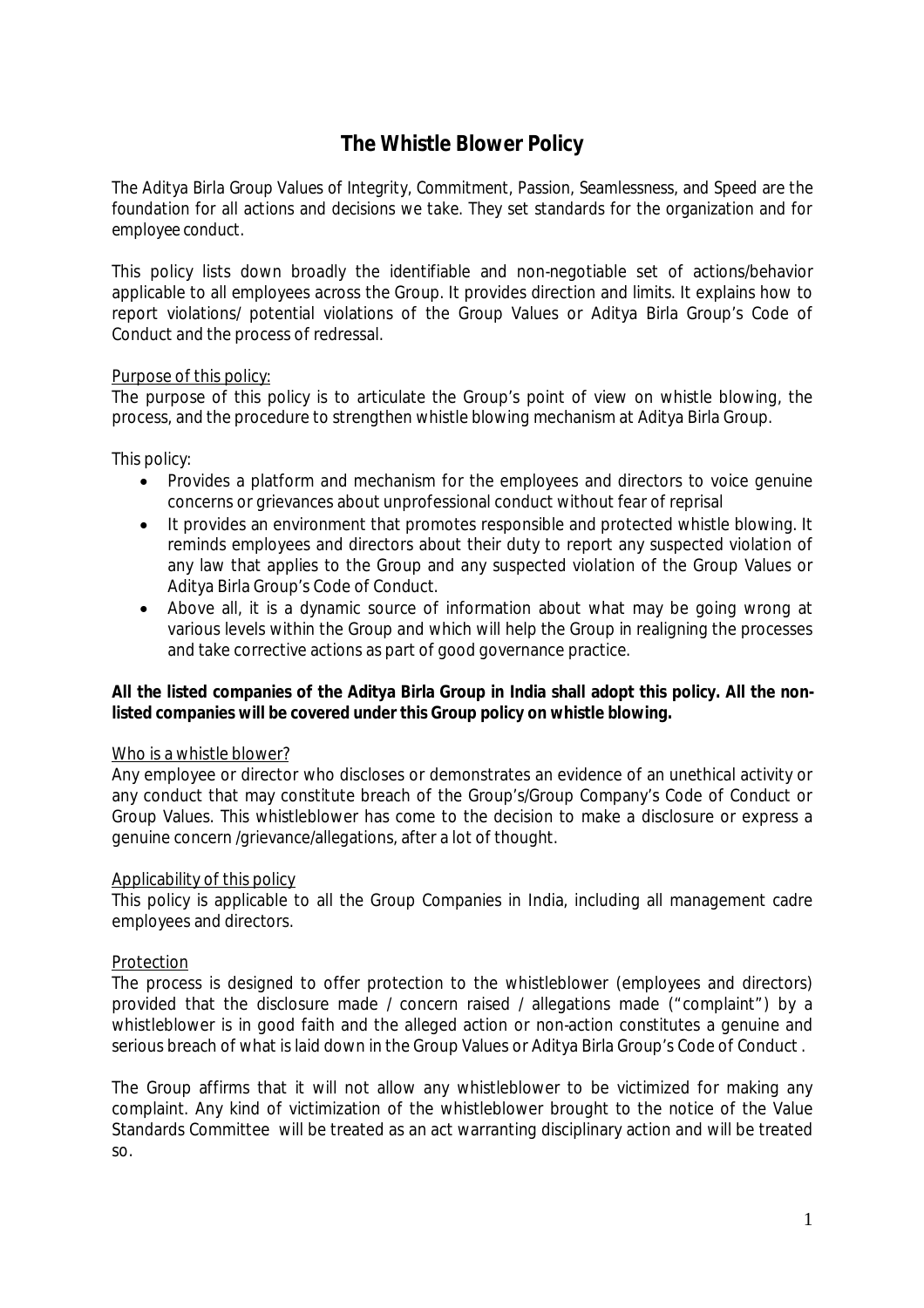As a Group, we condemn any kind of discrimination, harassment, victimization or any other unfair employment practice adopted against the whistleblowers. Complete protection will be given to the whistleblowers against any unfair practices like retaliation, threat or intimidation or termination/suspension of service, disciplinary action, transfer, demotion, refusal of promotion, or the like including any direct or indirect use of authority to obstruct the whistleblower's right to continue to perform his/her duties/functions in a free and fair manner.

# Reporting in good faith

Every employee and director is expected to read and understand this policy and abide by it. It is recommended that any individual who wishes to report, do so after gathering adequate facts/data to substantiate the complaint and not complain merely on hearsay or rumour. This also means that no action should be taken against the whistleblower, if the complaint was made in good faith, but no misconduct was confirmed on subsequent investigation.

However, if a complaint is found to be frivolous, malicious or made with ulterior intent/motive, the Value Standards Committee should take appropriate disciplinary or legal action against the concerned whistleblower.

# List of exclusions

The following types of complaints will ordinarily not be considered and taken up:

- 1. Complaints that are Illegible , if handwritten
- 2. Complaints that are vague , with Pseudonymous
- 3. Complaints that are Trivial or frivolous in nature
- 4. Matters which are pending before a court of Law, State, National Human Rights Commission, Tribunal or any other judiciary or sub judiciary body
- 5. Any matter that is more than one year old from the date on which the act constituting violation is alleged to have been committed
- 6. Issue raised, relates to service matters or personal grievance

The Whistle Blowers are encouraged to make complaints that have an impact on Group's Brand & reputation, cases of financial irregularities, or People related issues of bias, partiality, and discrimination of any kind, abuse, victimization or harassment.

## Dealing with anonymity

A whistleblower may choose to keep his/her identity anonymous. In such cases, the complaint should be accompanied with strong evidence and data.

## **Confidentiality**

The Value Standards Committee will treat all complaints in a confidential and sensitive manner. In specific cases where the criticality and necessity of disclosing the identity of the whistleblower is important , it may be disclosed, on a 'need-to-know-basis', during the investigation process and only with the prior approval of the whistleblower.

## Who is a whistle blower officer?

For the purpose of this policy, the Secretary of the Values Standard Committee is also known as a Whistle Blower officer.

# Procedure for raising a complaint

A whistleblower can make a compliant in multiple ways:

1. Can write to the relevant Value Standards Committee. The information about name of members and list of Value Standards Committee (VSC) at various levels, their e-mail id are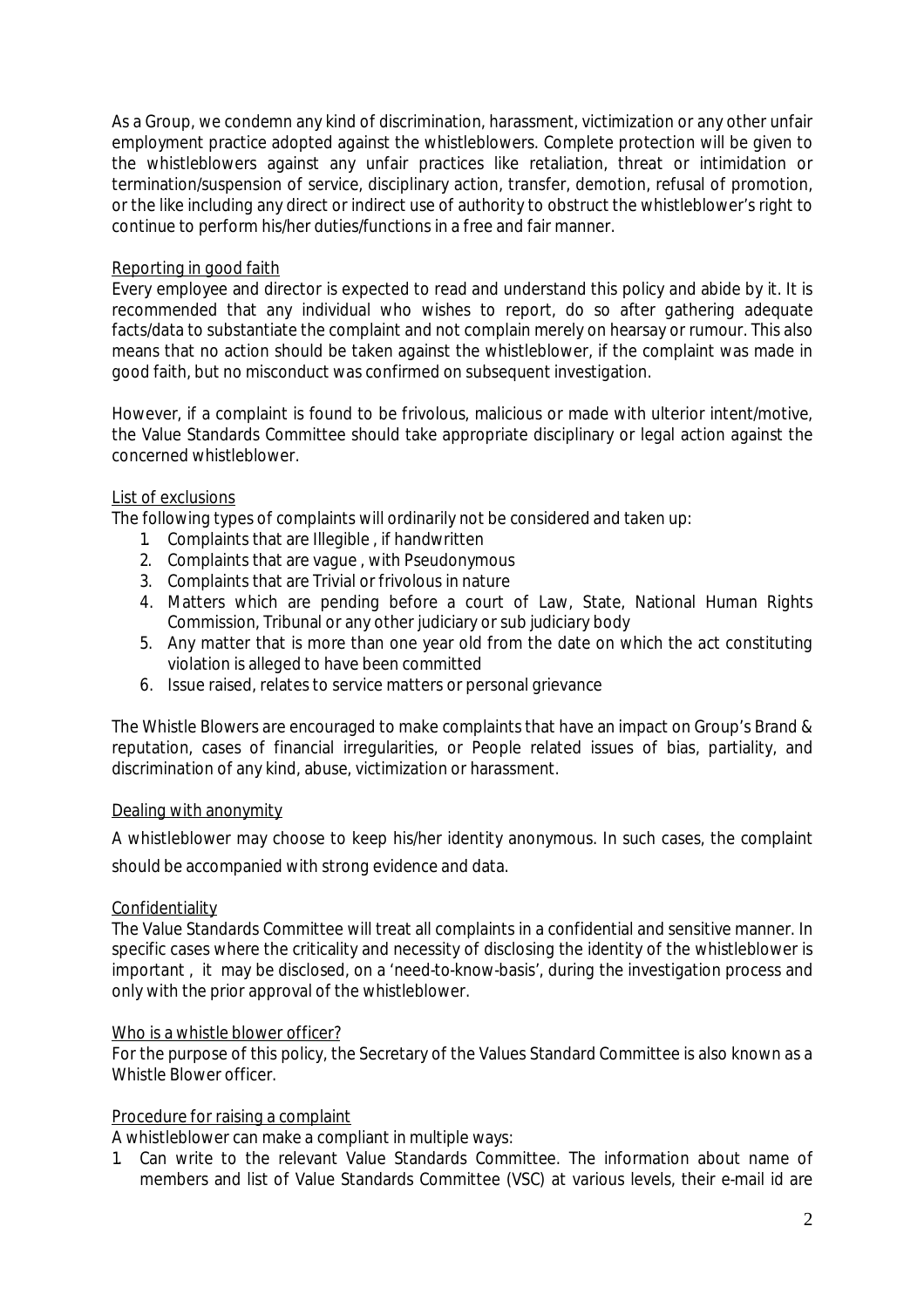available on the Values micro site that can be accessed from Poornata (https://www.poornataghr.com), or the Group's Intranet Onstream, (http://www.abgonstream.com) .

- 2. Use the Ethics hotline number as shared by the respective Chief People Officer. This is operated by an independent third party vendor
- 3. By writing to the Chief People Officer or Company Secretary of the relevant Group Company, as these officials are duty bound to share the complaint with the relevant Value Standards Committee.
- 4. By writing to Unit Head or Business Head of the relevant Group Company, who will forward this to the relevant Value Standards Committee.
- 5. In exceptional cases, the complainant can directly report his/her complaint to the Chairperson of the respective Audit Committee. Details of the Chairperson is available on the Company website.

# **A typical process flow of handling a complaint is as given below:**

## **Procedure**

- 1. A whistle blower identifies non-adherence of Group Values or Aditya Birla Group's Code of Conduct by any employee or a segment of the organization, will compile information that supports the case.
- 2. The whistle blower sends the complaint to the respective Value Standards Committee or ethics hotline, depending on:
	- The level at which the violation is perceived to be happening, or
	- The seniority of the individual/s involved.

If the breach or misdemeanor is at:

- The Unit Head level and above, the employee will write to the Group level Value Standards Committee.
- Unit Function Head level, the same will be reported to the respective Business level Value Standards Committee.
- Any other level, the same will be reported to the respective Unit level Value Standards Committee.

A whistle blower can send a complaint to ethics hotline by calling on a toll free number or can write to abg.whistleblower@adityabirla.com.

A whistle blower can also write to Business Head, Unit Head, Chief People Officer or Company Secretary who will share the complaint with the relevant Values Standard Committee.

*3.* Upon receipt of information, the secretary of the relevant committee, who is also known as the whistle blower officer, will first do a preliminary investigation to check whether the complaint seems to be genuine and falls under the purview of whistle blower policy. If complaint is sent with malicious intent, then the committee will issue a warning letter to the complainant and close the case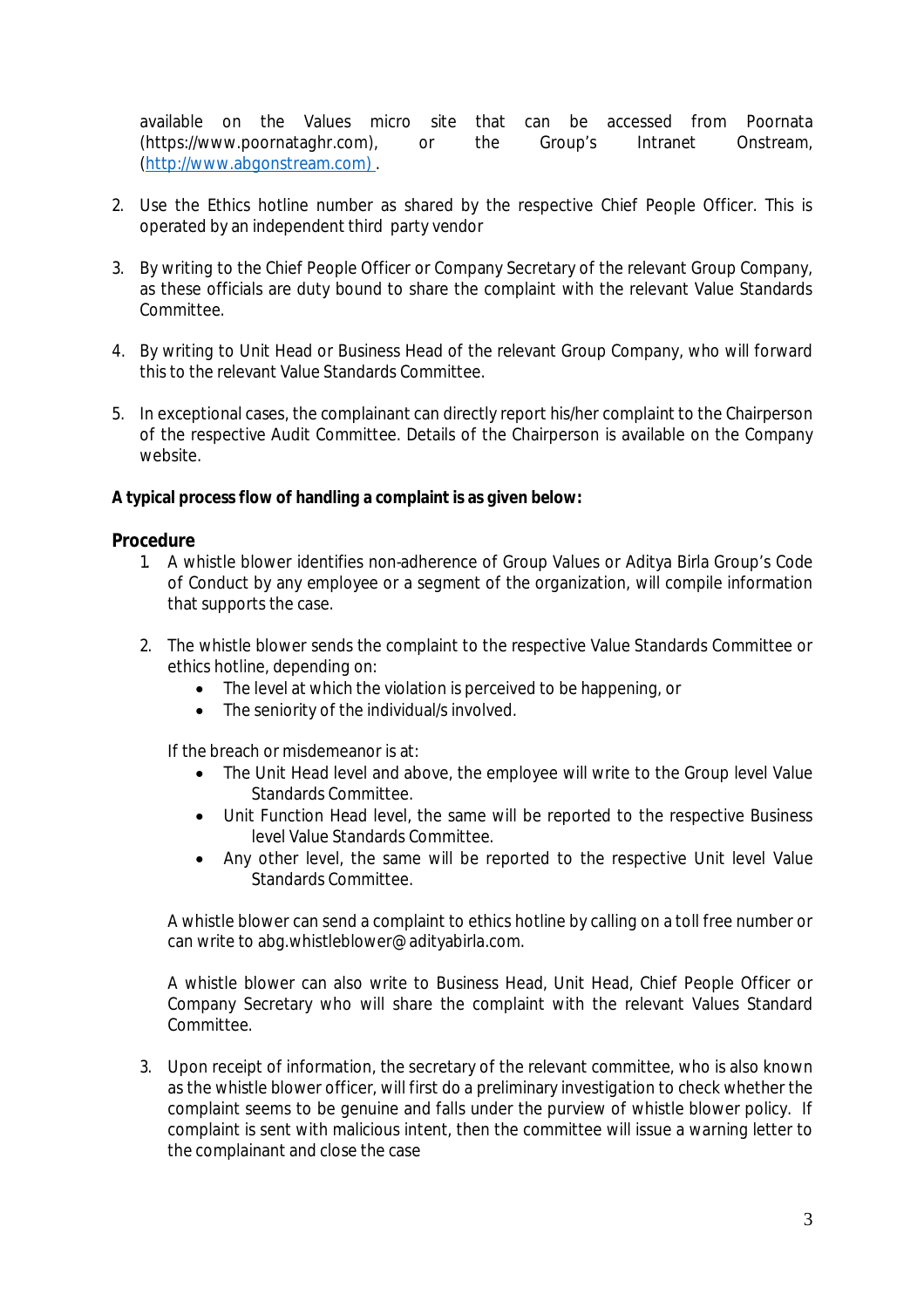- 4. If complaint does not fall under purview of whistle blower policy, then same would be redirected to the right forum. For eg – If complaint is related to sexual harassment, same will be forwarded to the complaints committee and would be dealt as defined under circular no. 728. If complaint is related to a personal grievance, e.g. appraisal rating, promotion etc, it will be forwarded to the relevant Chief People Officer.
- 5. Once established that case needs investigation, the secretary of the Value Standards Committee shall appoint a team to investigate the case, with utmost confidentially. This can be a pool of internal people specially trained to investigate or can engage an external agency to investigate the facts of the case.
- 6. Under no circumstances, the committee would reveal / disclose the identity of the "accused $\Box$  to anyone else (including the immediate manager) – other than all those who are required to know about the case.
- 7. During investigation, if the committee concludes that the complaint is not a genuine one and the complainant has sent the complaint with malicious intentions, then the committee will issue a warning letter to the complainant.
- 8. The committee will work towards ensuring that the investigation is completed by following the laws of the land and principles of natural justice within 3 weeks of the complaint being reported. If the investigation cannot be completed within 3 weeks, then the committee needs to have very valid and strong reasons for the same.
- 9. Once the investigation is completed, the committee will decide on the quantum of punishment to be given. While deciding on this, the committee will consider the following:
	- Severity of the misconduct
	- Impact on the Organization (Reputation, Financial / Non Financial)
	- Past record of the employee
	- Past precedence of treating similar violations (a summary of the same will be kept with Organization Effectiveness portfolio at Group Human Resources)
- 10. The Committee will prepare a report comprising their findings and their recommendation of punishment. The punishment shall constitute a minimum of written warning and may lead to withdrawal of last increment/ demotion, withholding promotion, dismissal from service and/ or even prosecution in a court of law.
- 11. Action could also be recommended against employees who abetted the misconduct knowingly. Written warning would also be issued to employees who were "in the know", but did not highlight the same.
- 12. Once the report is received, the committee will put its recommendation and forward it to the respective Management i.e. Unit Head / Business Head for implementation. The Management team to consider the recommendation and decide on appropriate action within 15 days of receiving the recommendation.
- 13. While implementing the recommendation, the management will ensure that the name of the employee is kept confidential at all times.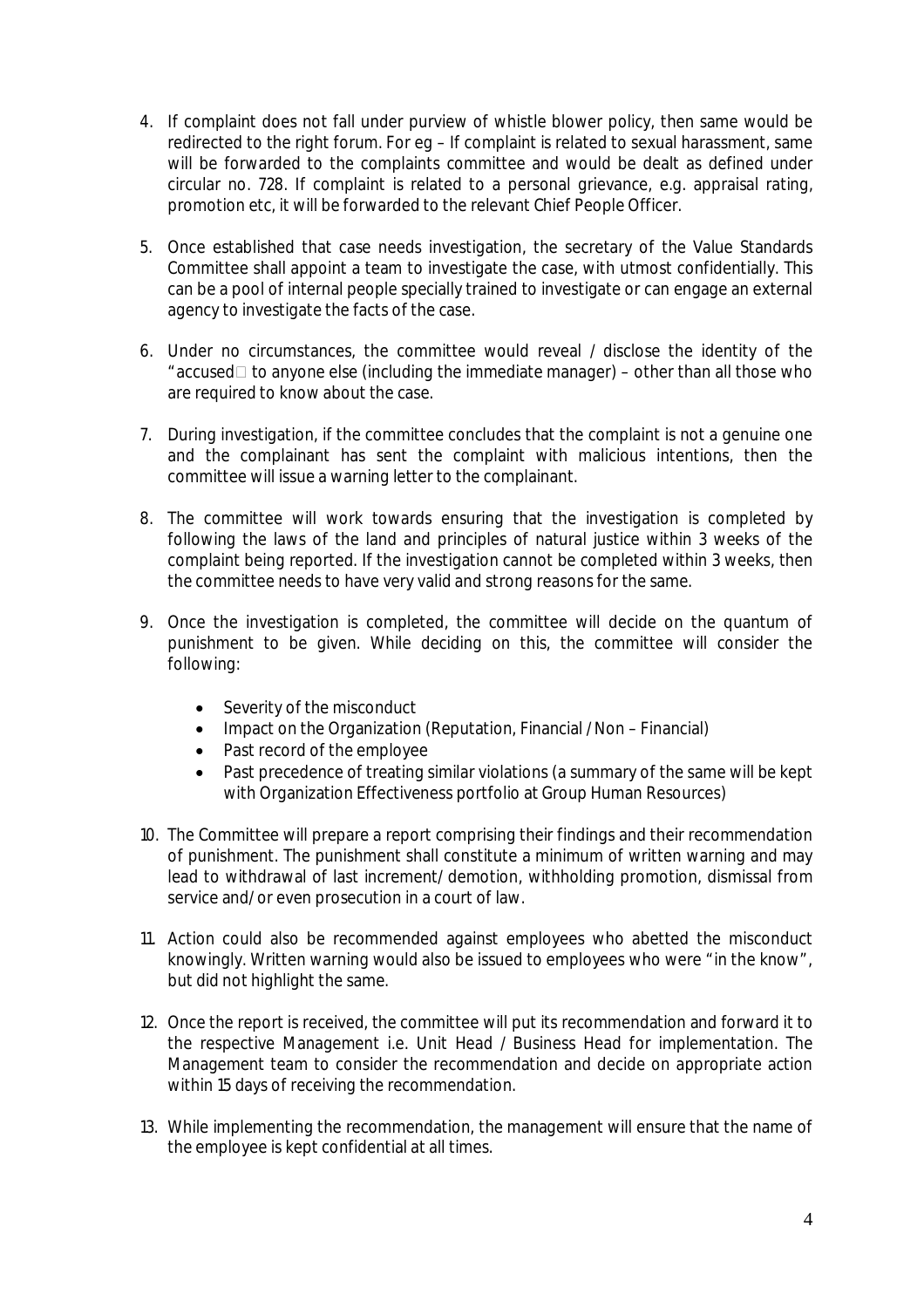- 14. In case the whistle blower is not satisfied with the decision of the relevant Value Standard Committee, he/she has the option to appeal within 7 days of the order, to the next higher-level committee only. If he / she appeals, the decision of this next higher-level committee will be final and binding.
- 15. Based on the appeal, the next higher-level committee will decide whether to reinvestigate / relook at the quantum of punishment. The next higher-level committee will close the case within 21 days of receiving the appeal.
- 16. If the charges framed on the accused have been found to be false after investigation, it is very essential to demonstrate that the employee's dignity is respected. Hence, the Business Head / Unit Head should thank the employee personally for having cooperated in the process. A formal closure letter has to be sent informing that the charges have not been proved during the investigation process and hence he / she is fully exonerated of all the charges.

# Reporting process

An Annual and Quarterly report will be prepared by the Business Value Standards Committee of which copies will be sent to the Chairperson of the Audit Committee of the relevant Group Company and to the Organization Effectiveness portfolio at Group Human Resource at reportingwb@adityabirla.com.

## Guidelines for communication and implementation of this policy

An ethics hotline has been created at the Group level. This toll free number will be available for reporting of any violation or misconduct. A communication mechanism should be put in place to create awareness about this with the existing employees and for new joinees in all Group Companies operating in India.

It is the responsibility of the Chief People Officer of relevant Group Company to ensure that the updated names and email id of the various Business and Unit level Value Standards Committee is made available to all employees through the local intranet and/or any other communication mechanism they may adopt. A copy of this policy shall also be placed on the corporate website of the relevant Group Company. A copy will also be shared with the Organization Effectiveness portfolio at Group Human Resource.

It is the responsibility of the various Business Value Standards Committees and Chief People Officer to ensure that employees are well informed about the ethics hotline number and are aware of this policy and process for raising complaints.

It is the responsibility of the secretary of the Values Standard Committee to keep records of all the complaints, investigations and action taken under this policy. For the purpose of this policy, the secretary of the Values Standard Committee is also known as the whistle blower officer*.*

## **Important Templates**

- Annexure 1 Template for reporting violations
- Annexure 2 Sample workflow /procedure for reporting, resolving and closing a case

Annexure 3 – Indicative flow and timelines of response to a complaint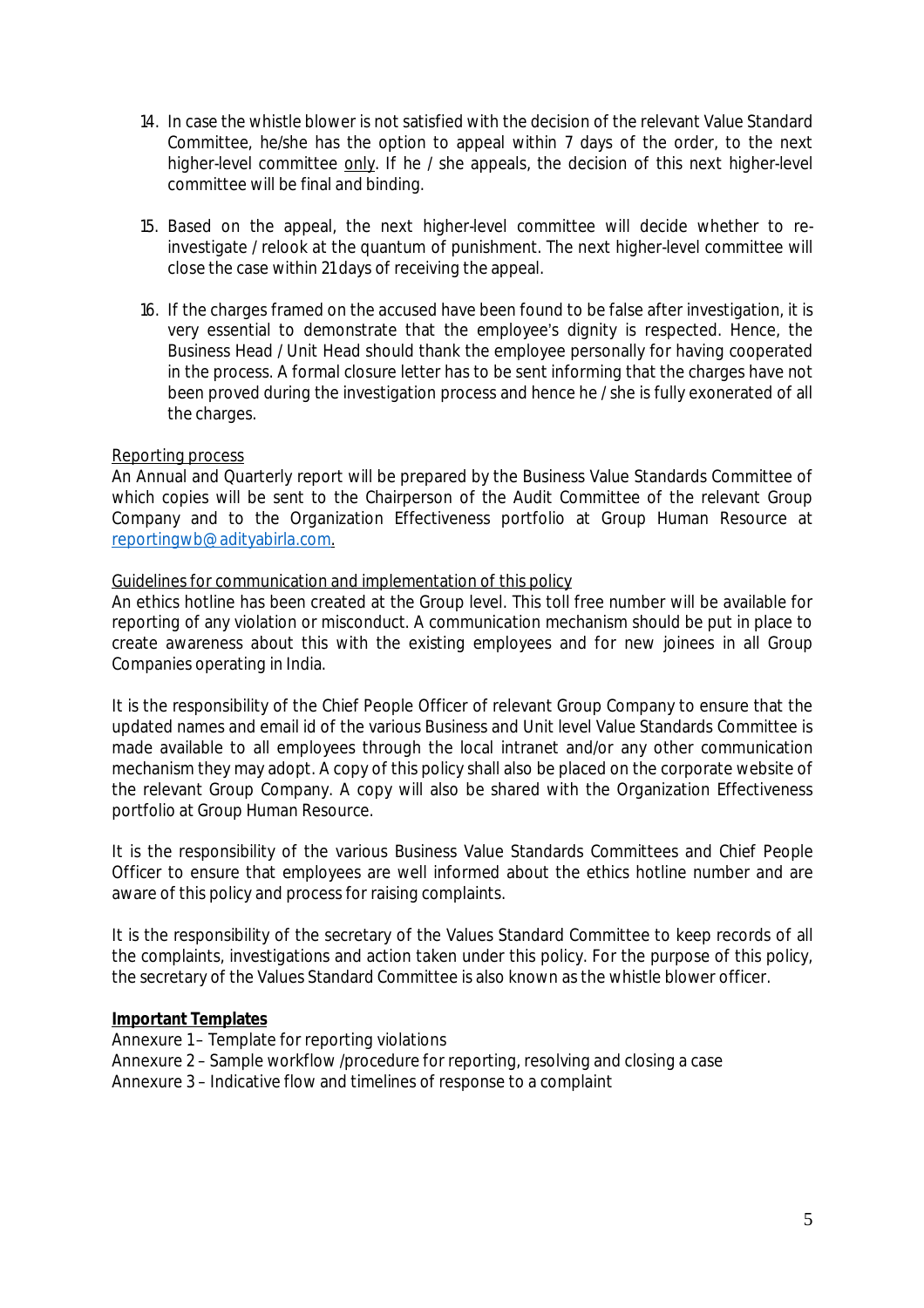# Annexure 1 **Template for Reporting Violation**

**To: Value Standards Committee <at Group/ Business or Unit level>:** 

# **Violation details:**

**\_\_\_\_\_\_\_\_\_\_\_\_\_\_\_\_\_\_\_\_**

a. Which aspects of the Code of Conduct or Group Values have been violated?

b. Who is /are the individual/ people/ functions involved?

# **Critical Incidents and Factual Data:**

a. Please describe what constitutes the violation i.e. incident details.

b. List supporting information/ data that you would have, that the Committee can seek from you while investigating.

| Date:                                      |  |
|--------------------------------------------|--|
| Location:                                  |  |
| Name of the Person reporting (optional):   |  |
| Contact Information (incl email optional): |  |